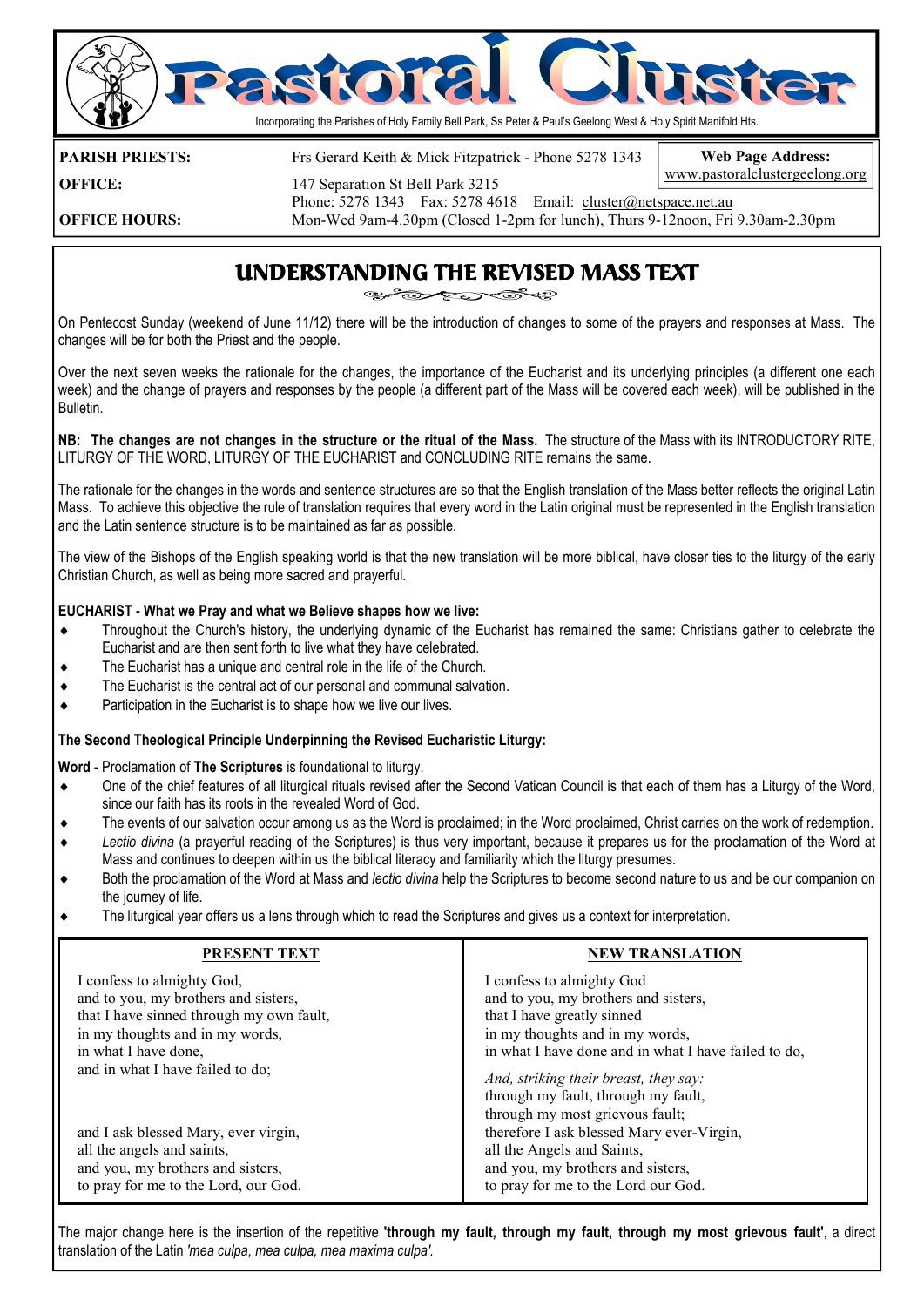# The Pastoral Cluster at Prayer

## WEEKEND MASSES:

*English… 8am and 9.30am (Sunday) 6.00pm Sat 5.00pm Sat* 

**Holy Family, Bell Park: Holy Spirit, Manifold Hts: Ss Peter & Paul's, Geelong West:**

 *11am - 1st, 3rd & 5th Sundays 11am - 2nd and 4th Sundays 9.30am - Italian Mass at St Patrick's* 

*Croatian… 11.30am (1,3,4,5th Sunday), 12.30pm (2nd Sunday) - Slovenian…11.30am (2nd Sunday)* 

WEEKDAY MASSES:

**Holy Family:** 9.15am Tues, 9.15am Thurs

**Holy Spirit:** 9.00am Wed, 11am Fri and 9am Sat. *Reconciliation after Saturday Mass* 

**Grace McKellar Centre:** 10.15am - 1st, 3rd, 5th Tues; **Maryville Nursing Home:** 11am Tues; **Multicultural Centre:** 1.30pm - 1st Fri **Vincentian Village:** 3.00pm - Mon

### COMMUNAL PRAYER:

|       | <u> U U IVIIVIU I V ILI II IV II LI II</u> |                 |                                     |
|-------|--------------------------------------------|-----------------|-------------------------------------|
| Mon   | Holy Family Women's Prayer Group           | 10.00am         | <b>Holy Family Community Centre</b> |
| Tues  | <b>Meditation Group</b>                    | 5.30pm          | <b>Holy Family Community Centre</b> |
| Wed   | <b>Prayer of the Church</b>                | Before 9am Mass | <b>Holy Spirit Church</b>           |
| Wed   | Holy Family Women's Prayer Group           | 10.00am         | <b>Holy Family Community Centre</b> |
| Thurs | Italian Prayer Group                       | 10.00am         | St Patrick's Chapel                 |
| Fri   | Adoration of the Blessed Sacrament         | After 11am Mass | <b>Holy Spirit Church</b>           |
| Fri   | Divine Mercy                               | 3.00pm          | <b>Holy Spirit Church</b>           |
| Sat   | Rosarv                                     | After 9am Mass  | <b>Holy Spirit Church</b>           |
|       |                                            |                 |                                     |

#### **OUR LADY'S STATUE:**

*If anyone would like to have our Lady's Statue or if you could spare an hour a month to help Tina Montalto, ph 5278 9314. May 9: Smith family, 2 McCurdy Rd. May 16: Sexton family, 31 Hamlyn Ave.* 

# **AS A COMMUNITY WE PRAY FOR:**

**RECENT DEATHS:** Margaret Harris, Gray Sibun

**ANNIVERSARIES:** Tom Starcevic, Angela Cadilla, Maria Grazia Lombardo, Katie Dacre, Claire Middleton, Benedeto & Anna Belich, Katerina & Francesco Jerman, Jason Keepen, Joanne Giampieri

**BAPTISMS:** Sienna Melnyk, Brady, Harley & Mischa Smigowski, Jesse Smith (P&P)

PRAY FOR THE SICK: Fr Tony Hally (former PP of Bell Park), Joseph Escorse, Jillian Henry, Bernie Dalton, Florence Williams, Pasha Alden, Wendy Commons, Margaret Donaghy, Margaret Harris, Maria Law, Peter Farrar, Doris Boyle, Heidi Maguire, Joan Bellew, Kate Jennings, Nevenka Juraga, Joan Gazenbeek, Felix Capicchiano, Dianne Rickey, Liam Shay

*(Please note: After approx five weeks names will be deleted from the sick list please phone the office if you wish names reinserted)* 

# **ROSTER FOR NEXT SUNDAY, MAY 15, 2011.**

(3rd Sunday of the Month**)** 

### **HOLY FAMILY 8.00AM 9.30AM**

### **HOLY SPIRIT: 6.00PM 11.00AM**

### **Ss PETER & PAUL'S: 5.00PM**

Commentators D Maddalena **Welcomers** Projectionist

Commentators K Saunders L Lehpamer Lectors **B Rainbow** B H Verdnik, T McMahon Special Ministers A Vanjek, C Marcantonio, P Walsh C&J Taylor, E Glynn, M Fiorillo Welcomers **R&L Allum** R&L ALLUM E Dalton, G Carmody

Commentators Sr J McGonigal P Delahunty Lectors J McKenzie G Brown Special Ministers G Wright, E Cotter, D Kosmetschke P&B Delahunty, V Trinder Welcomers V Logan V Logan V Logan I Cleary, L Coles, V Trinder<br>
Projectionist T Dunlop T Cleary, D Brown

Lectors K Maddalena, D Woods K Maddalena, B Ditkun,

T Cleary, D Brown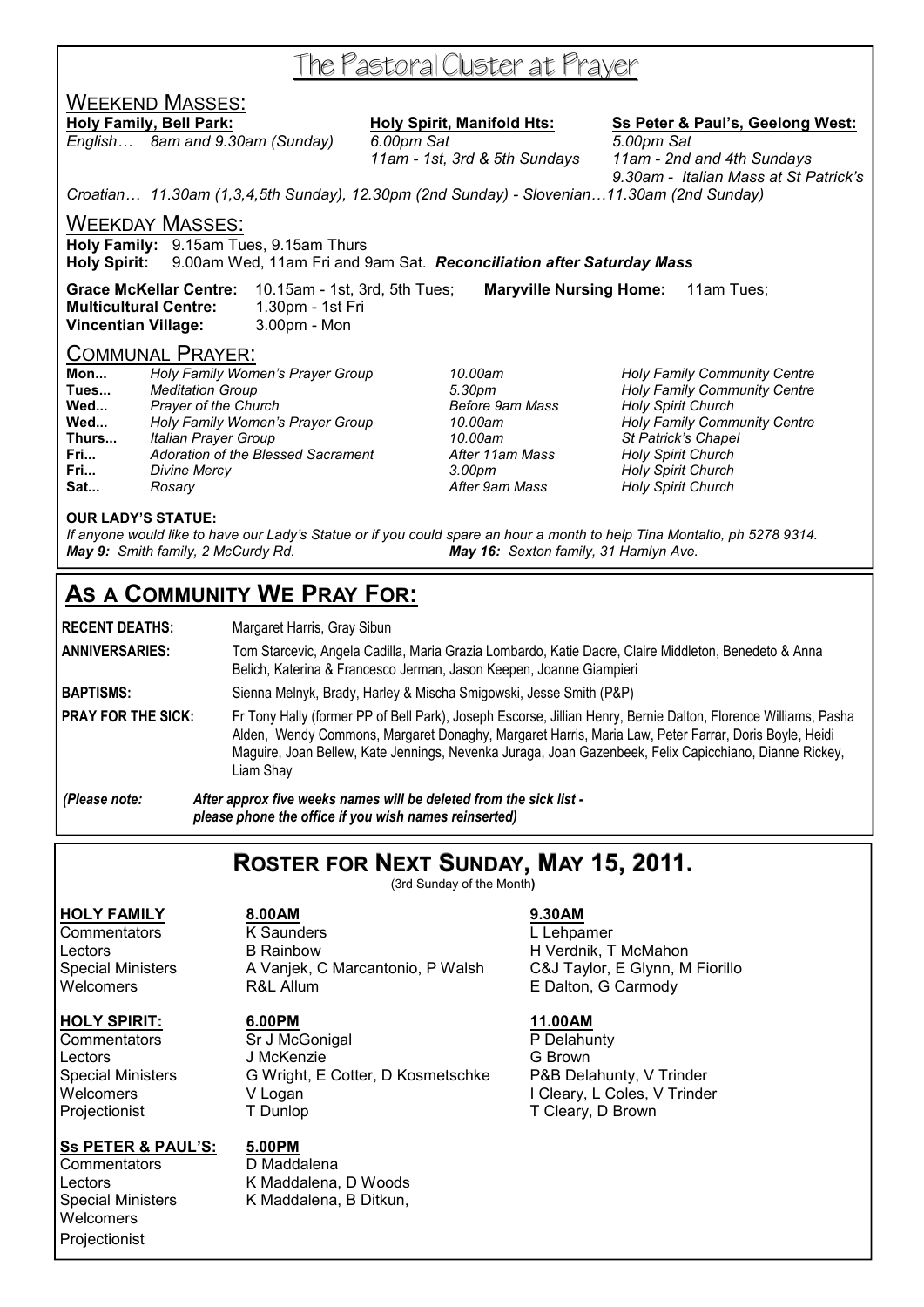# LITURGY AND PRAYER IN THE CLUSTER



# A DIDA

### **MOTHERS' DAY MASS:**

This weekend the focus of our Masses will be a celebration and thanksgiving for the vocation of Motherhood. The school children of our three Primary Schools will be involved in the 5pm Ss Peter & Paul's, the 6pm Holy Spirit and 9.30am Holy Family Masses to assist with this celebration.

## **CHRISTIAN MEDITATION:**

'At the Stillpoint of the Turning World - Meditating in the Christian Tradition' is a DVD produced by the School of Prayer as a practical tool for learning and understanding more about Christian Meditation and discovering the various ways in which we too can benefit from the fruits of this contemplative practice. The purpose of this one-off session in the Pastoral Cluster is to look at the long and rich tradition of meditation in the Christian tradition. At the end of the session there will be an opportunity to experience Christian Meditation.

**Date...** Thursday May 19, 2011

**Time...** 7.30-9.00pm

**Venue...** Pastoral Cluster Community Centre, 147 Separation St Bell Park

This session will be facilitated by experienced practitioners of Meditation. There is no cost but to assist the Office of Evangelisation with catering, please RSVP to Suzanne Hermon on 9926 5761 or office@evangelisation.org. Alternatively, phone the Pastoral Cluster Office on 5278 1343.

## **THANKSGIVING:**

Thank you to all who contribute regularly, to support our Parish.

**For those who give weekly & monthly**, the next set of Thanksgiving envelopes is ready to collect today.

A few people have new numbers, starting on 5th June.

Letters are laid out in street order, regardless of suburb.

♦If you would like to **begin contributing** regularly by envelope or credit card.

♦If you would like to **change your pledge**, or your **frequency** of giving, please fill in a pink form & return to Helen Brislane, Parish Office, or email – helen.brislane@netspace.net.au

Thank you

## **STEWARDSHIP CORNER** - *Thoughts on Giving*

*"You will show me the path to life, abounding joy in your presence, the delights at your right hand forever" (Ps 16:11)*  Jesus has shown us the path to abounding joy. It comes when we give generously of ourselves. It comes when we love and serve one another. Like the disciples on the road to Emmaus we don't always recognise Jesus' way. Or maybe we just try to ignore it.

## **A VOCATION VIEW:**

We can feel the Lord's call at the strangest places and times. The call can haunt us and pursue us until we say, "Lord, what will you have me do?"

# Recurring Activities in the Cluster:

|                                                                                                                                                                                                                                                                                                 | Holy Family BBQ lunch -<br>Holy Family Women's Group -<br>St Vincent de Paul - | Third Sunday of each month at the Community Centre from 12noon a BBQ lunch BYO to share<br>First Monday evening of each month at the Community Centre 7.00pm<br>Holy Family meet 1st and 3rd Tuesdays at the Community Centre, 7.30pm<br>Ss Peter & Paul's meet 2nd and 4th Thursdays 2pm in the Small Hall<br>Holy Spirit meets 1st and 3rd Tuesdays 7.00pm in Holy Spirit Hall |                                                                    |  |
|-------------------------------------------------------------------------------------------------------------------------------------------------------------------------------------------------------------------------------------------------------------------------------------------------|--------------------------------------------------------------------------------|----------------------------------------------------------------------------------------------------------------------------------------------------------------------------------------------------------------------------------------------------------------------------------------------------------------------------------------------------------------------------------|--------------------------------------------------------------------|--|
|                                                                                                                                                                                                                                                                                                 | <b>Baptism Preps -</b>                                                         | 2nd and 4th Mondays 7.30pm in the Community Centre                                                                                                                                                                                                                                                                                                                               |                                                                    |  |
|                                                                                                                                                                                                                                                                                                 | Children's Liturgy -                                                           | Holy Family -                                                                                                                                                                                                                                                                                                                                                                    | 1st and 3rd Sunday at 9.30am Mass (during school term)             |  |
|                                                                                                                                                                                                                                                                                                 |                                                                                | Holy Spirit -                                                                                                                                                                                                                                                                                                                                                                    | 1st and 3rd Sundays at 11am Mass (during school term)              |  |
|                                                                                                                                                                                                                                                                                                 |                                                                                | Ss Peter & Paul's-                                                                                                                                                                                                                                                                                                                                                               | 2nd and 4th Sunday at 11.00am Mass (during school term)            |  |
|                                                                                                                                                                                                                                                                                                 | Playgroup -                                                                    | Holy Spirit School -                                                                                                                                                                                                                                                                                                                                                             | Monday 9.30am-11.30am. 0-3 years Indoor/outdoor play. Ph 5229 8298 |  |
|                                                                                                                                                                                                                                                                                                 | Manifold CWL -                                                                 | Holy Spirit Hall, First Tuesdays in the month                                                                                                                                                                                                                                                                                                                                    |                                                                    |  |
|                                                                                                                                                                                                                                                                                                 | Italian Mass -                                                                 | First Thursday of the month in St Patrick's Chapel                                                                                                                                                                                                                                                                                                                               |                                                                    |  |
|                                                                                                                                                                                                                                                                                                 | <b>Catholic Deanery Solo Group -</b>                                           | Dinner at Desma's every 1st Tuesday of the month at 6.30pm. Bookings phone 5278 2712.                                                                                                                                                                                                                                                                                            |                                                                    |  |
|                                                                                                                                                                                                                                                                                                 | Ss Peter & Paul's Luncheon -                                                   | Second Sunday of each month, 12noon in the small Hall.                                                                                                                                                                                                                                                                                                                           |                                                                    |  |
|                                                                                                                                                                                                                                                                                                 | <b>Catholic Diners' Club -</b>                                                 | Second Tuesday of each month, 6pm at Dromoland. Dinner & Guest speaker. Ph Terry on 5221 7339                                                                                                                                                                                                                                                                                    |                                                                    |  |
| If you wish to know more about these groups, as well as about our Sacramental Program for children in non-Catholic schools, our<br>Baptism and Wedding procedures, our Partnership with the Columbans in the Philippines and so on, please visit our webpage:<br>www.pastoralclustergeelong.org |                                                                                |                                                                                                                                                                                                                                                                                                                                                                                  |                                                                    |  |

*\_\_\_\_\_\_\_\_\_\_\_\_\_\_\_\_\_\_\_\_\_\_\_\_\_\_\_\_\_\_\_\_\_\_\_\_\_\_\_\_\_\_\_\_\_\_\_\_\_\_\_\_\_\_\_\_\_\_\_\_\_\_\_\_\_\_\_\_\_\_\_\_\_\_\_\_\_\_\_\_\_\_\_\_\_\_\_\_\_\_\_\_\_\_\_\_\_\_*